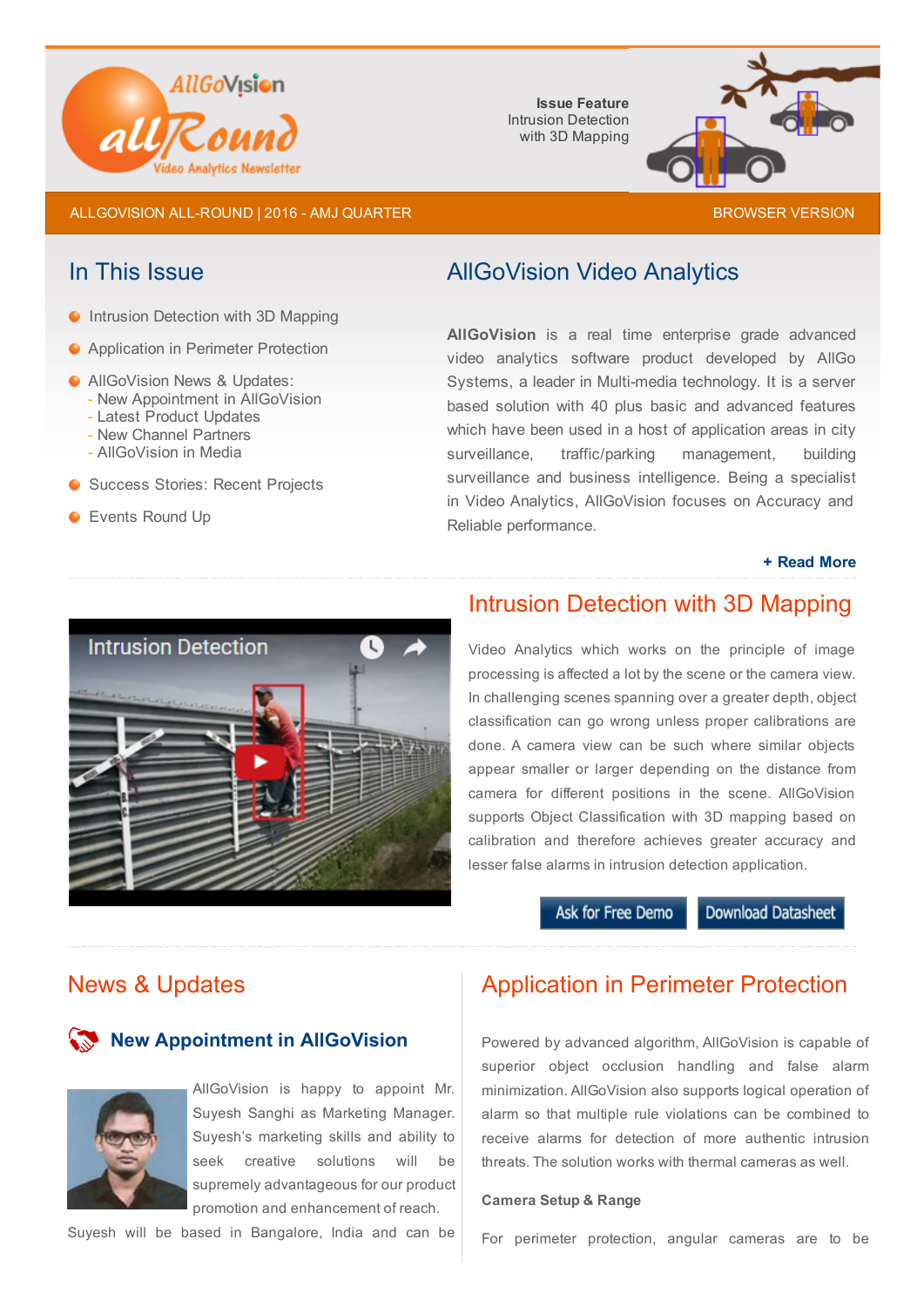available at suyesh@allgosystems.com (Email) or +91 9739044457 (Mob) / +91-80-4662-1408 (Tel).

## Latest Product Updates

AllGoVision improved its Auto PTZ tracking feature in 'Continuous PTZ' mode for single object tracking. The objects are tracked more reliably; moreover, the calibration settings are added in the continuous ONVIF PTZ mode so as to make camera movements faster.

AllGoVision has completed integration with the latest versions of some of the open platform VMS software, namely, Genetec Security Center 5.4, Milestone 2016, Honeywell HUS 4.3.1.0.126.

# **X** New Channel Partners

AllGoVision Solution is having its footprints worldwide due to its valued channel partners. The latest in the list are:





Click [here](http://allgovision.com/ch_partner.php) for the complete list of Channel Partners. Grow with AllGoVision, join our channel partner [programme.](http://allgovision.com/channel-partner-programme.php)

## **AllGoVision in Media**

Benchmark, the UK based monthly publication covering innovations in the security industry, has shortlisted AllGoVision among the Finalists for Benchmark Innovation Awards 2016 in the Business Intelligence category.



[Benchmark](http://benchmarkmagazine.com/benchmark-innovation-awards-2016/) Magazine Issue - April 2016 Page No. 22 *Category: Business Intelligence*

AllGoVision has contributed for some issues of security journals in the last quarter. The following are the article links providing you insights on capabilities of Video Analytics on different fronts. Happy Reading!

installed along the boundary wall at approx. height of 15 ft. The distance between the adjacent cameras should be equal to the effective length  $(e)$  = camera range  $(c)$  - blind spot distance (b). The camera range at which human object (min. 100 pixels) is detected for intrusion, is again dependent on VA resolution and the horizontal field of view i.e. camera angle. Click to download VA Range [Calculator.](http://allgovision.com/Detection-Range-Calculator-R2.0.xlsx)

Example: For VA resolution = 1080p, camera angle =  $75$ degrees, the camera range for intrusion detection = 127m. Assuming, height of camera installation = 15 ft, tilt angle = 5 degrees, the blind spot distance would be 27m. Hence, effective range (distance between adjacent cameras) =127 27= 100m.



#### Object Classification

AllGoVision's object classification option consists of 3D calibration to bring distance metric into consideration for scenes with varying depths. This enables

it to achieve better results and the level of accuracy can be as high as 90-99% depending on proper calibration.

## Success Stories: Recent Projects

End User: ONGC at Hazira, Gujarat

Project Details: ONGC's facility at Hazira needed security solution for perimeter protection. AllGoVision successfully implemented video analytics solution in the project whereas the surveillance infrastructure is catered by Geo Integrator Pvt. Ltd. as the SI. AllGoVision processes the video feed from 40 IP cameras and sends real-time alerts to Milestone.